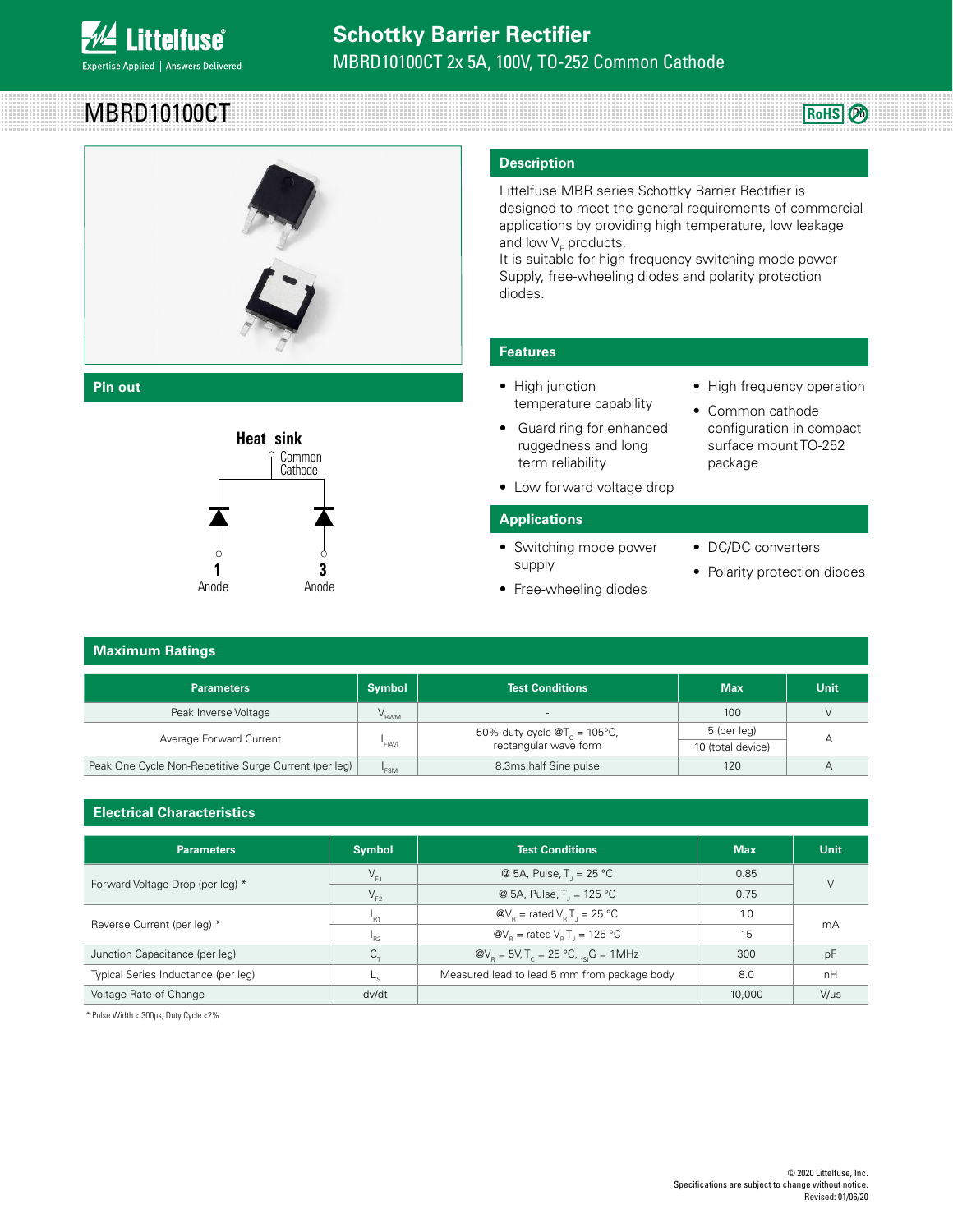### **Thermal-Mechanical Specifications**

| <b>Parameters</b>                                     | <b>Symbol</b>       | <b>Test Conditions</b> | <b>Max</b>      | <b>Unit</b> |
|-------------------------------------------------------|---------------------|------------------------|-----------------|-------------|
| Junction Temperature                                  |                     |                        | $-55$ to $+150$ | °€          |
| Storage Temperature                                   | stg                 |                        | $-55$ to $+150$ | $^{\circ}C$ |
| Maximum Thermal Resistance Junction to Case (per leg) | $R_{thJC}$          | DC operation           | 6.0             | °C/W        |
| Approximate Weight                                    | wt                  |                        | 0.39            |             |
| Case Style                                            | <b>DPAK(TO-252)</b> |                        |                 |             |



### **Figure 3: Typical Junction Capacitance**



### **Figure 1: Typical Forward Characteristics Figure 2: Typical Reverse Characteristics**